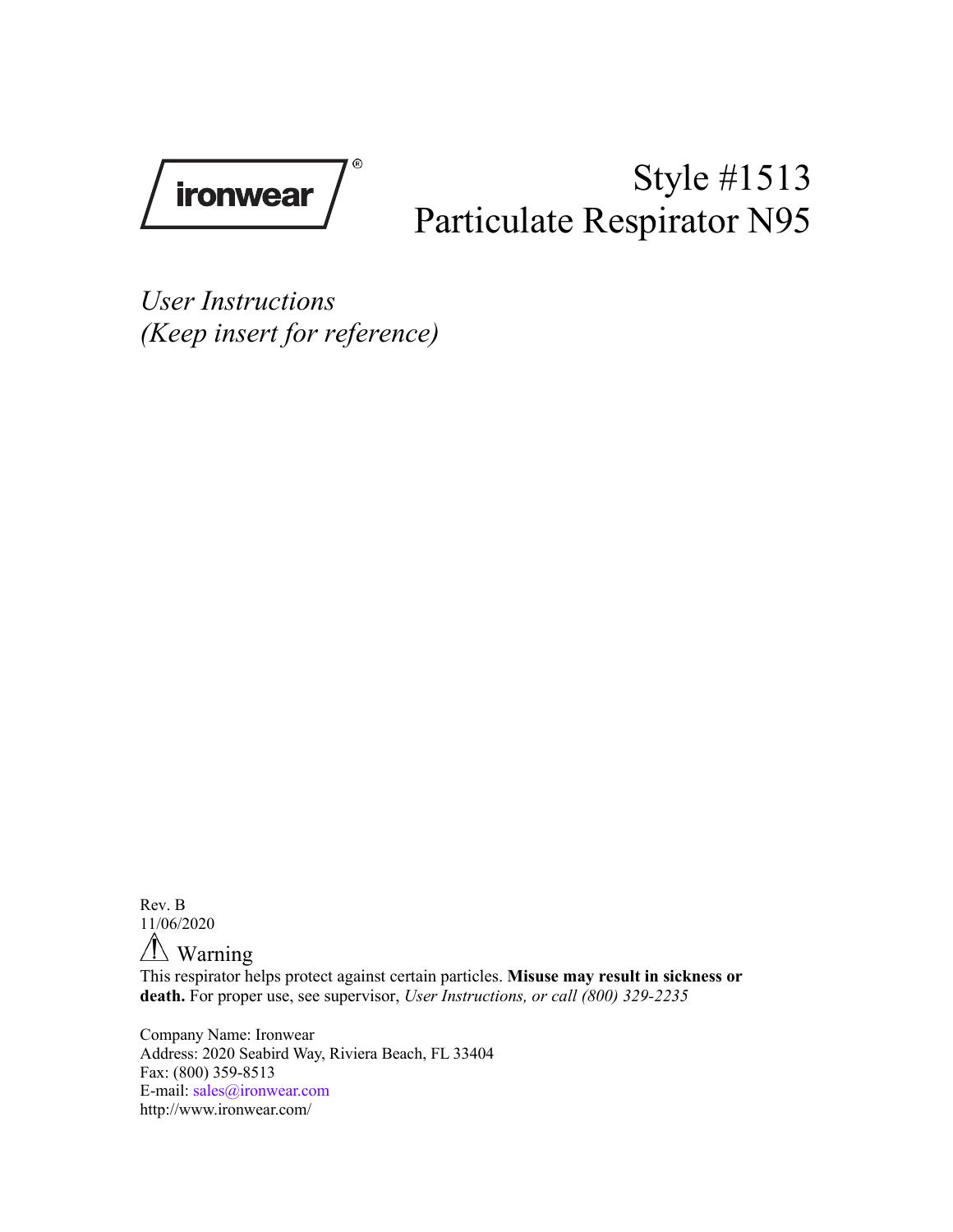

## **USE LIMITATIONS :**

- 1. Do **NOT** use the respirator or enter or stay in a contaminated area under the following circumstances: *• Atmosphere contains less than 19.5% oxygen*
	- *Atmosphere contains oil aerosols if using N protection class respirator*
- *For protection against gases or vapors*
- *Contaminants or their concentrations are unknown or immediately dangerous to life or health*
- *Concentrations or contaminants exceed maximum use concentrations in applicable OSHA standards or applicable government regulations or 10 times the PEL (Permissible Exposure Limit), whichever is lower*
- *For sandblasting, paint-spray operations, asbestos*
- 2. Do **NOT** modify or misuse the respirator.
- 3. Do **NOT** use the respirator with beards or other facial hair that interferes with direct contact between the face and the edge of the respirator, or any other conditions that may prevent a good face-seal.

#### **WARNING:**

This respirator helps protect against certain contaminants. It may not eliminate the risk of contracting disease or infection. **Misuse may result in sickness or death.**

Materials which may come into contact with the wearer's skin could cause allergic reactions to susceptible individuals.

FOR MORE INFORMATION or assistance please contact with Manufacturer.

#### **FITTING INSTRUCTIONS**

Follow these instructions each time respirator is worn.

- 1. Hold the respirator in one hand with the nosepiece at your fingertips, allowing the headbands to hang below your hand.
- 2. Press the respirator against your face with the nosepiece on the bridge of your nose.
- 3. Place the top band high on the back of your head. Move the bottom band over your head and position it below your ears.
- 4. Using both hands, mould the nosepiece to the shape of your nose.
- 5. Test the fit. Cup both hands over the respirator and exhale vigorously. If air flows around your nose, tighten the nosepiece. If air leaks around the edges, reposition the bands for better fit.
- 6. Fit-check the face-seal as follows:
	- *Place both hands over the respirator without disturbing its position.*
	- *If the respirator is not fitted with an exhalation valve, exhale sharply.*
	- *If the respirator is fitted with an exhalation valve, inhale sharply (a negative pressure should be felt inside the respirator).*

*• If you detect air-leaks, readjust the head straps and/or the position.*

**WARNING:** If you cannot achieve satisfactory fit, do NOT enter the contaminated area. See your Supervisor.

#### **USE INSTRUCTIONS:**

- 1. Failure to follow all instructions and limitations concerning the use of the respirator and/or failure to wear the respirator for the whole duration of exposure to contaminants can seriously reduce the performance characteristics of the respirator and lead to illness, injury or death.
- 2. Before use, the wearer must first be trained by the employer in the correct use of the respirator in accordance with applicable safety and health standards.
	- 3. OSHA standards including 29 CFR 1910.134(e) (5) and CSA standard Z94.4-93 require that the wearer be fit-tested. Before occupational use of this respirator a written respiratory protection program must be implemented meeting all the local government requirements. In the United States employers must comply with OSHA 29 CFR 1910.134 which includes medical evaluation, training, and fit testing.
- 4. Discard the respirator and replace with a new one if:
	- *Excessive clogging of the respirator causes breathing difficulty.*
	- *The respirator becomes damaged.*
- 5. Leave the contaminated area if dizziness, irritation, or other distress occurs.